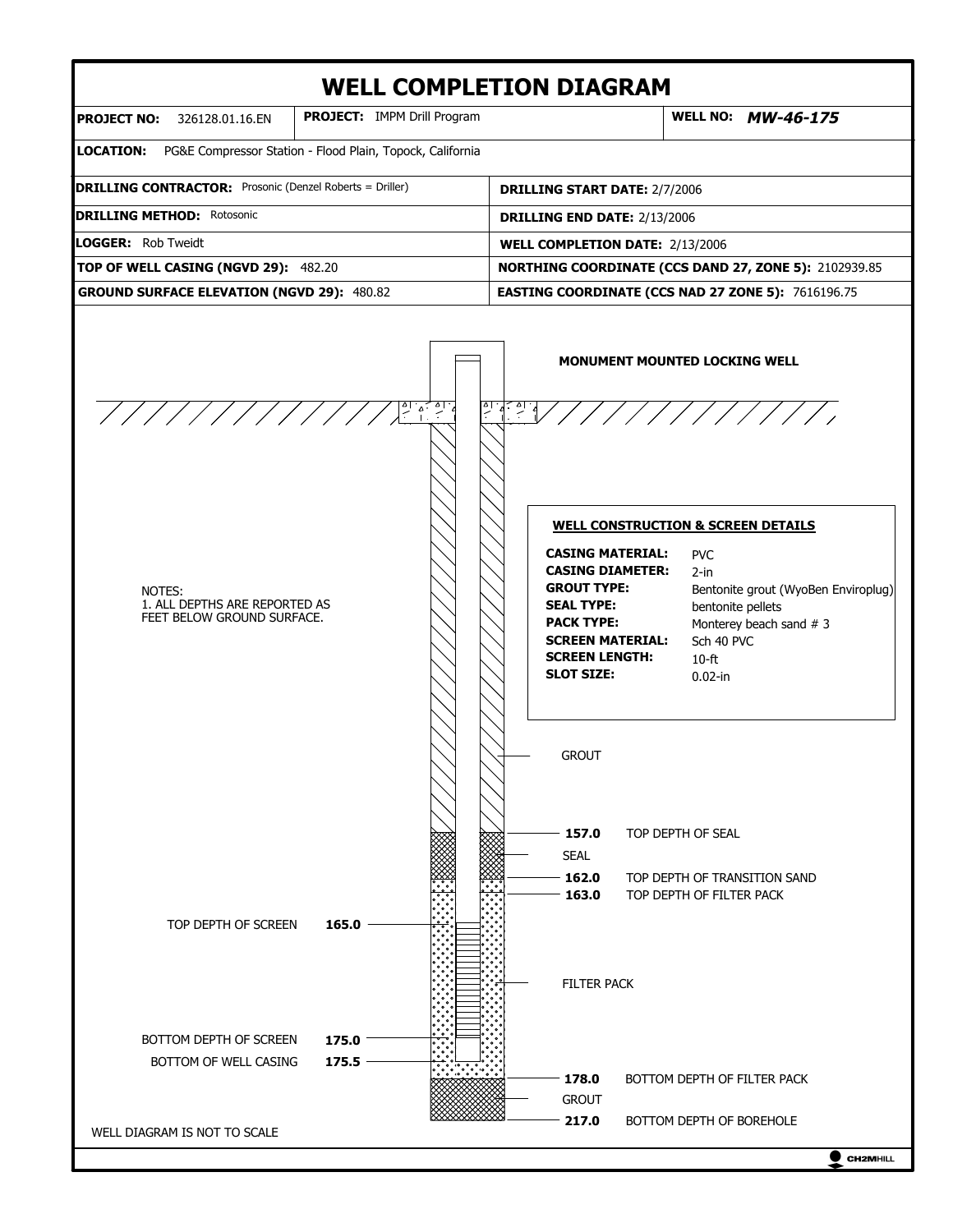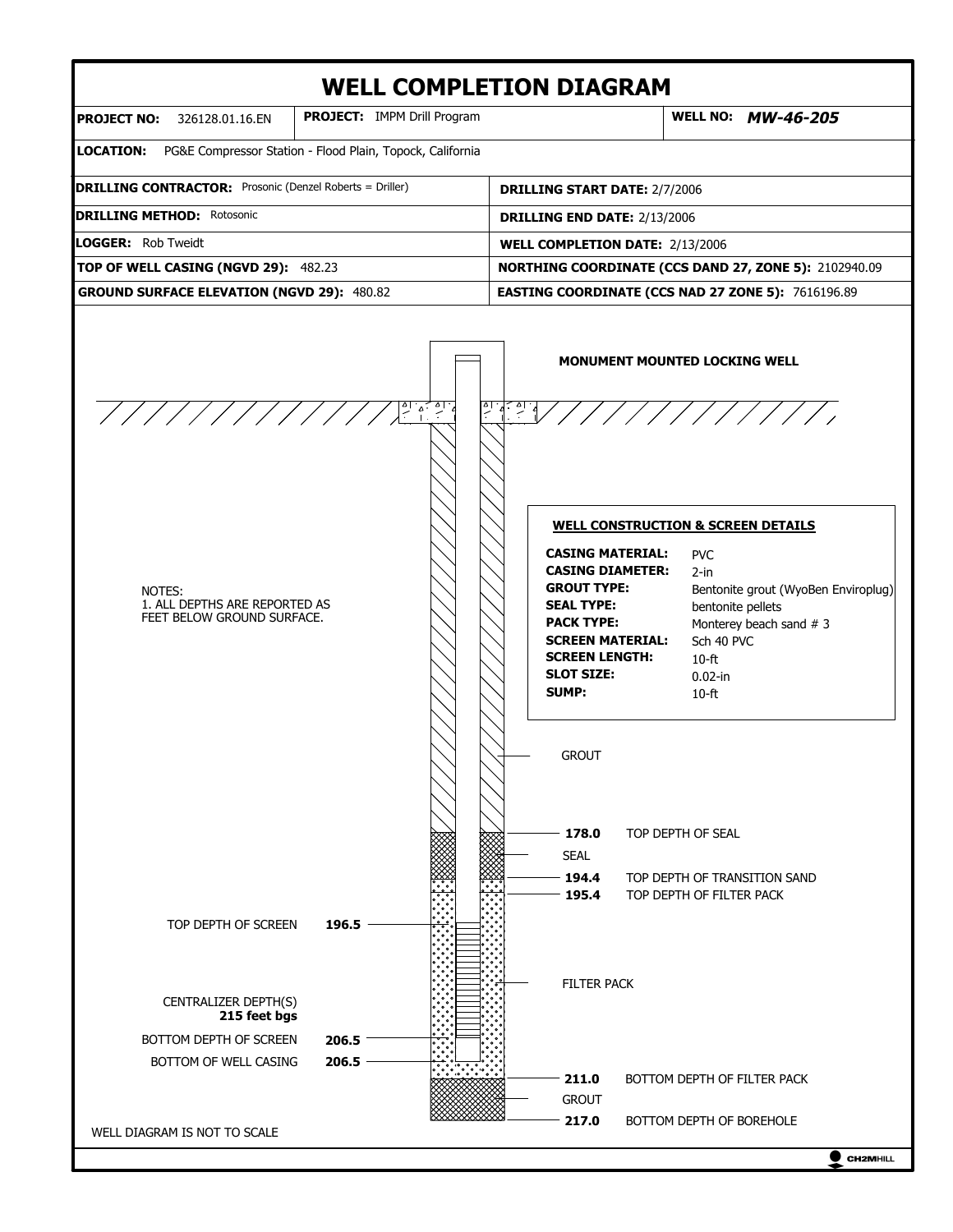| SHEET 1 of 7                                                                                    | <b>PROJECT NUMBER:</b> |                        |                  |                 |                         | <b>BORING NUMBER:</b><br><b>MW-46</b>                                                                                                 |  |                                  |                            |                                                                                                                           |
|-------------------------------------------------------------------------------------------------|------------------------|------------------------|------------------|-----------------|-------------------------|---------------------------------------------------------------------------------------------------------------------------------------|--|----------------------------------|----------------------------|---------------------------------------------------------------------------------------------------------------------------|
|                                                                                                 |                        |                        |                  |                 |                         | <b>SOIL BORING LOG</b>                                                                                                                |  |                                  |                            |                                                                                                                           |
| <b>PROJECT NAME:</b><br><b>IMPM Drill Program</b>                                               |                        |                        |                  |                 |                         | <b>HOLE DEPTH (ft):</b><br>217.0                                                                                                      |  | <b>DRILLING CONTRACTOR:</b>      | Prosonic Corp. Phoenix, AZ |                                                                                                                           |
| <b>NORTHING (CCS NAD 27 Z 5):</b><br><b>SURFACE ELEVATION:</b><br>2,102,942.15<br>480.8 ft. MSL |                        |                        |                  |                 |                         | <b>EASTING (CCS NAD 27 Z 5):</b><br>7,616,194.03                                                                                      |  | <b>DATE STARTED:</b><br>2/7/2006 |                            | <b>DATE COMPLETED:</b><br>2/13/2006                                                                                       |
| <b>DRILLING METHOD:</b><br>Rotosonic                                                            |                        |                        |                  |                 |                         |                                                                                                                                       |  | <b>DRILLING EQUIPMENT:</b>       |                            | Sonic AT (track mounted)                                                                                                  |
| LOCATION: PG&E Compressor Station - Flood Plain, Topock, California                             |                        |                        |                  |                 |                         |                                                                                                                                       |  | <b>LOGGED BY:</b>                | R. Tweidt                  |                                                                                                                           |
|                                                                                                 |                        | <b>SAMPLE</b>          |                  |                 |                         | <b>SOIL DESCRIPTION</b>                                                                                                               |  |                                  |                            | <b>COMMENTS</b>                                                                                                           |
| <b>DEPTH BGS</b>                                                                                |                        |                        |                  | <b>USCS</b>     |                         |                                                                                                                                       |  |                                  |                            |                                                                                                                           |
| (feet)                                                                                          | INTERVAL               | <b>TYPE/</b><br>NUMBER | RECOVERY<br>(ft) | $\mathsf{CODE}$ |                         | SOIL NAME, USCS SYMBOL, COLOR,<br>PERCENT COMPOSITION, GRADING, GRAIN SHAPE, MINERALOGY,<br>DENSITY/CONSISTENCY, STRUCTURE, MOISTURE. |  |                                  |                            | DRILLING OBSERVATIONS AND OPERATIONS,<br>DAILY START AND END TIMES , DRILL RATE,<br>REFUSALS, SAMPLING AND TESTING NOTES. |
|                                                                                                 |                        | GB                     | 5                | <b>SM</b>       |                         | SILTY SAND (SM) - v pale brn (10YR7/4), 0% gravel, 85% f sand,<br>15% silts, well sorted, dry, no odor                                |  |                                  |                            |                                                                                                                           |
| 5                                                                                               |                        | <b>GB</b>              | 5                |                 |                         | <b>SAND (SP)</b> - pale brn (10YR6/3), 0% gravel, 95% f sand, 5% fines,                                                               |  |                                  |                            |                                                                                                                           |
| 10<br>15                                                                                        |                        | GB                     | 5                |                 | slightly moist, no odor |                                                                                                                                       |  |                                  |                            |                                                                                                                           |
| 20                                                                                              |                        | GB                     | 5                | SP              |                         |                                                                                                                                       |  |                                  |                            |                                                                                                                           |
| 25                                                                                              |                        | GB                     | 5                |                 |                         | - encountered groundwater                                                                                                             |  |                                  |                            |                                                                                                                           |
|                                                                                                 |                        | <b>GB</b>              | 5                |                 |                         | - color change to dr yellowish brn (10YR4/4)<br>SILTY SAND (SM) - dk yellowish brn (10YR3/4), 0% gravel, 85% f                        |  |                                  |                            |                                                                                                                           |
| 30                                                                                              |                        |                        |                  | <b>SM</b>       | saturated, no odor      | sand, 15% fines, well sorted, rapid dilatency, low strength, non-plastic,                                                             |  |                                  |                            |                                                                                                                           |
|                                                                                                 |                        | <b>GB</b>              | 5                | <b>SP</b>       |                         | <b>SAND (SP)</b> - brn (10YR4/3), 0% gravel, 90% f sand, 10% fines, well<br>sorted, rapid dilatency, low strength, saturated, no odor |  |                                  |                            |                                                                                                                           |
| 35                                                                                              |                        |                        |                  | ╨               |                         | <b>SILT (ML)</b> - v dk gray (10YR3/1), 0% gravels, 5% f sand, 90% fines,                                                             |  |                                  |                            |                                                                                                                           |
|                                                                                                 |                        |                        |                  |                 |                         |                                                                                                                                       |  |                                  |                            | <b>CH2MHILL</b>                                                                                                           |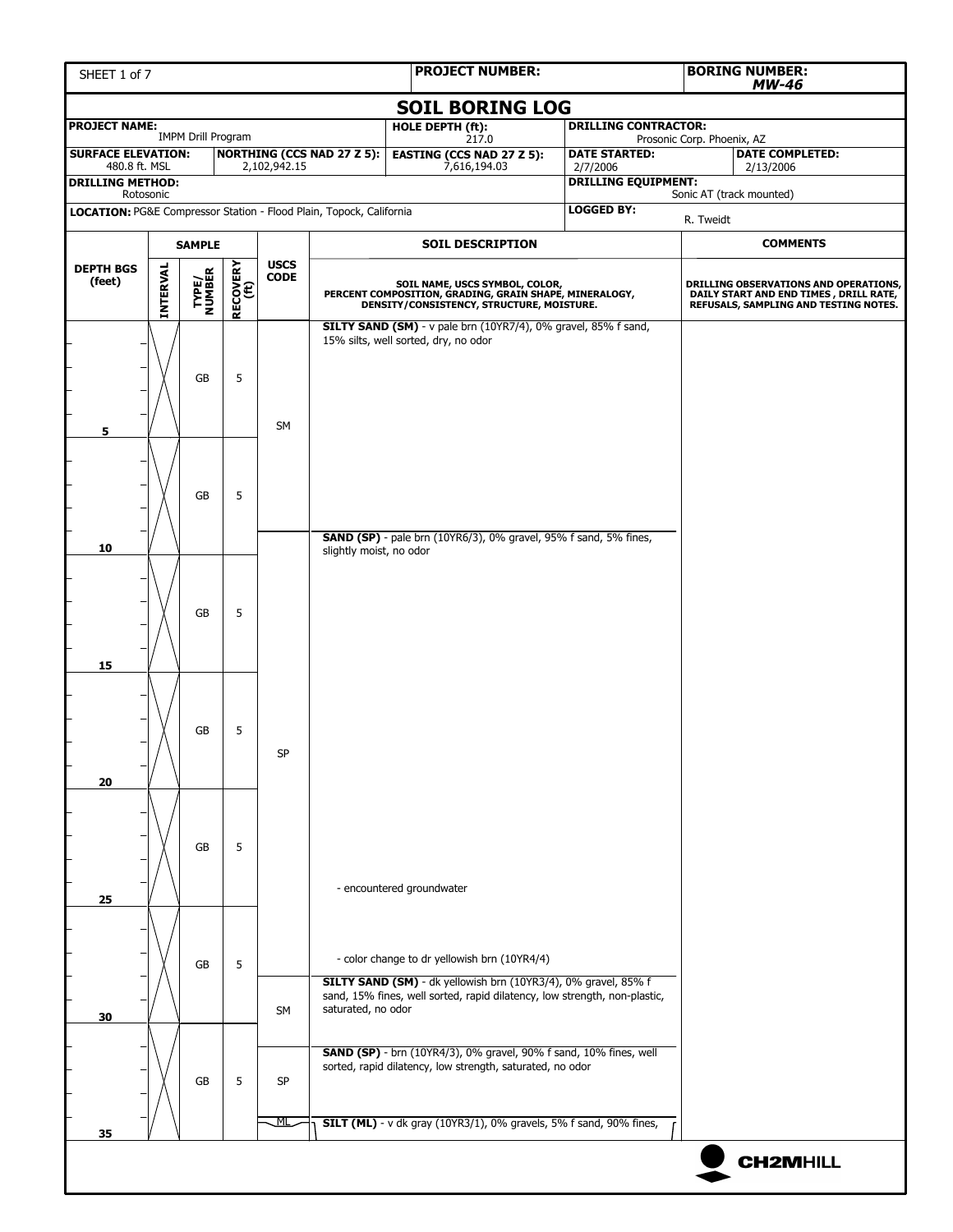| SHEET 2 of 7                                                        | <b>PROJECT NUMBER:</b> |                           |                  |              |                                   |                                                                                                                                         |          | <b>BORING NUMBER:</b><br>MW-46 |                                                                                                                          |                                                            |  |  |
|---------------------------------------------------------------------|------------------------|---------------------------|------------------|--------------|-----------------------------------|-----------------------------------------------------------------------------------------------------------------------------------------|----------|--------------------------------|--------------------------------------------------------------------------------------------------------------------------|------------------------------------------------------------|--|--|
|                                                                     | <b>SOIL BORING LOG</b> |                           |                  |              |                                   |                                                                                                                                         |          |                                |                                                                                                                          |                                                            |  |  |
| <b>PROJECT NAME:</b>                                                |                        | <b>IMPM Drill Program</b> |                  |              |                                   | HOLE DEPTH (ft):<br>217.0                                                                                                               |          | <b>DRILLING CONTRACTOR:</b>    | Prosonic Corp. Phoenix, AZ                                                                                               |                                                            |  |  |
| <b>SURFACE ELEVATION:</b><br>480.8 ft. MSL                          |                        |                           |                  | 2,102,942.15 | <b>NORTHING (CCS NAD 27 Z 5):</b> | <b>EASTING (CCS NAD 27 Z 5):</b><br>7,616,194.03                                                                                        | 2/7/2006 | <b>DATE STARTED:</b>           |                                                                                                                          | <b>DATE COMPLETED:</b><br>2/13/2006                        |  |  |
| <b>DRILLING METHOD:</b><br>Rotosonic                                |                        |                           |                  |              |                                   |                                                                                                                                         |          | <b>DRILLING EQUIPMENT:</b>     |                                                                                                                          | Sonic AT (track mounted)                                   |  |  |
| LOCATION: PG&E Compressor Station - Flood Plain, Topock, California |                        |                           |                  |              |                                   |                                                                                                                                         |          | <b>LOGGED BY:</b>              | R. Tweidt                                                                                                                |                                                            |  |  |
|                                                                     |                        | <b>SAMPLE</b>             |                  |              |                                   | <b>SOIL DESCRIPTION</b>                                                                                                                 |          |                                |                                                                                                                          | <b>COMMENTS</b>                                            |  |  |
| <b>DEPTH BGS</b>                                                    |                        |                           |                  | <b>USCS</b>  |                                   |                                                                                                                                         |          |                                |                                                                                                                          |                                                            |  |  |
| (feet)                                                              | INTERVAL               | <b>TYPE/<br/>NUMBER</b>   | RECOVERY<br>(ft) | <b>CODE</b>  |                                   | SOIL NAME, USCS SYMBOL, COLOR,<br>PERCENT COMPOSITION, GRADING, GRAIN SHAPE, MINERALOGY,<br>DENSITY/CONSISTENCY, STRUCTURE, MOISTURE.   |          |                                | DRILLING OBSERVATIONS AND OPERATIONS,<br>DAILY START AND END TIMES, DRILL RATE,<br>REFUSALS, SAMPLING AND TESTING NOTES. |                                                            |  |  |
|                                                                     |                        |                           |                  | SM           |                                   | well sorted, lateral layering, coarsening downward, saturated, no odor<br>SILTY SAND (SM) - v dk greyish brn(10YR3/2), 0% gravel, 80% f |          |                                |                                                                                                                          |                                                            |  |  |
|                                                                     |                        |                           |                  |              | no odor                           | sand, 20% fines, wells sorted, rapid dilatency, non-plastic, saturated,                                                                 |          |                                |                                                                                                                          | Stop drilling for day (02/07/06)<br>Harder drilling at 37' |  |  |
|                                                                     |                        | <b>GB</b>                 | 5                |              |                                   | <b>SAND (SP)</b> - brn (10YR4/3), 0% gravel, 90% f sand, 10% fines, well<br>sorted, rapid dilatency, non-plastic, saturated, no odor    |          |                                |                                                                                                                          |                                                            |  |  |
|                                                                     |                        |                           |                  | <b>SP</b>    |                                   |                                                                                                                                         |          |                                |                                                                                                                          |                                                            |  |  |
| 40                                                                  |                        |                           |                  |              |                                   |                                                                                                                                         |          |                                |                                                                                                                          |                                                            |  |  |
|                                                                     |                        |                           |                  | ML           |                                   | SILT w/ CLAY (ML) - v dk grayish brn (10YR3/2), slow dilatency, high                                                                    |          |                                |                                                                                                                          |                                                            |  |  |
|                                                                     |                        | GB                        | 5                | <b>SM</b>    |                                   | dry strength, m plasticity, wet, no odor<br>SILTY SAND (SM) - v dk grayish brn (10YR3/2), 0% gravel, 80% f                              |          |                                |                                                                                                                          |                                                            |  |  |
|                                                                     |                        |                           |                  |              |                                   | sand, 20% fines, well sorted, saturated, no odor<br><b>SAND (SP)</b> - v dk grayish brn (10YR3/2), 0% gravel, 90% f sand,               |          |                                |                                                                                                                          |                                                            |  |  |
| 45                                                                  |                        |                           |                  |              |                                   | 10% fines, well sorted, saturated                                                                                                       |          |                                |                                                                                                                          |                                                            |  |  |
|                                                                     |                        |                           |                  |              |                                   |                                                                                                                                         |          |                                |                                                                                                                          |                                                            |  |  |
|                                                                     |                        |                           |                  |              |                                   |                                                                                                                                         |          |                                |                                                                                                                          |                                                            |  |  |
| 5<br>GB                                                             |                        |                           |                  |              |                                   |                                                                                                                                         |          |                                |                                                                                                                          |                                                            |  |  |
|                                                                     |                        |                           |                  |              |                                   |                                                                                                                                         |          |                                |                                                                                                                          |                                                            |  |  |
| 50                                                                  |                        |                           |                  |              |                                   | - dk grayish brn (10YR4/2), thin layer of silt with clay, trace vf sand<br>- subrnd chert pebble (1.5cm), coarsening downwards          |          |                                |                                                                                                                          |                                                            |  |  |
|                                                                     |                        |                           |                  |              |                                   |                                                                                                                                         |          |                                |                                                                                                                          |                                                            |  |  |
|                                                                     |                        | GB                        | 5                |              |                                   | - 40% m sand, 60% f sand, <2% trace fines, coarsening downward                                                                          |          |                                |                                                                                                                          |                                                            |  |  |
|                                                                     |                        |                           |                  |              |                                   | - subang pebbles up to 2.5cm, <5% met schist fluvial material                                                                           |          |                                |                                                                                                                          |                                                            |  |  |
| 55                                                                  |                        |                           |                  | SP           |                                   | - subrnd chert up to 1cm, 65% m sand, 35% f sand, <5% pebbles                                                                           |          |                                |                                                                                                                          |                                                            |  |  |
|                                                                     |                        |                           |                  |              |                                   |                                                                                                                                         |          |                                |                                                                                                                          |                                                            |  |  |
|                                                                     |                        |                           |                  |              | to 1.5cm                          | - 85% f sand, 13% m sand, 2% fines, trace subang met pebbles up                                                                         |          |                                |                                                                                                                          |                                                            |  |  |
|                                                                     |                        | <b>GB</b>                 | 5                |              |                                   |                                                                                                                                         |          |                                |                                                                                                                          |                                                            |  |  |
|                                                                     |                        |                           |                  |              |                                   | - increased gravel, subrnd to subang up to 4cm, chert and met,                                                                          |          |                                |                                                                                                                          |                                                            |  |  |
| 60                                                                  |                        |                           |                  |              |                                   | coarsening downwards, 50% m sand, 45% f sand, <2% fines                                                                                 |          |                                |                                                                                                                          |                                                            |  |  |
|                                                                     |                        |                           |                  |              |                                   |                                                                                                                                         |          |                                |                                                                                                                          |                                                            |  |  |
|                                                                     |                        | GB                        | 5                |              |                                   | - fining downwards, 15% m sand, 80% f sand, <5% gravel, trace                                                                           |          |                                |                                                                                                                          |                                                            |  |  |
|                                                                     |                        |                           |                  |              |                                   | fines, gravel up to 5cm, subang met<br>- >20% gravel layer, subang to subrnd                                                            |          |                                |                                                                                                                          |                                                            |  |  |
| 65                                                                  |                        |                           |                  |              |                                   |                                                                                                                                         |          |                                |                                                                                                                          |                                                            |  |  |
|                                                                     |                        |                           |                  |              |                                   | - gravel layer >20%, subang to subrnd, chert                                                                                            |          |                                |                                                                                                                          |                                                            |  |  |
|                                                                     |                        |                           |                  |              |                                   | <b>WELL GRADED SAND w/ GRAVEL</b> - dk yellowish brn (10YR4/4)<br>(changes to 10YR3/2 at 71'), sand (c/m/f) (50/40/5), 5% subrnd to     |          |                                |                                                                                                                          |                                                            |  |  |
|                                                                     |                        | GB                        | 5                |              |                                   | subang gravel up to 8cm, wet, no odor<br>- begin fining down sequence, sand (c/m/f) (20/70/5), 5% gravel                                |          |                                |                                                                                                                          |                                                            |  |  |
|                                                                     |                        |                           |                  |              |                                   |                                                                                                                                         |          |                                |                                                                                                                          |                                                            |  |  |
| 70                                                                  |                        |                           |                  | SW           |                                   |                                                                                                                                         |          |                                |                                                                                                                          |                                                            |  |  |
|                                                                     |                        |                           |                  |              |                                   |                                                                                                                                         |          |                                |                                                                                                                          | <b>CH2MHILL</b>                                            |  |  |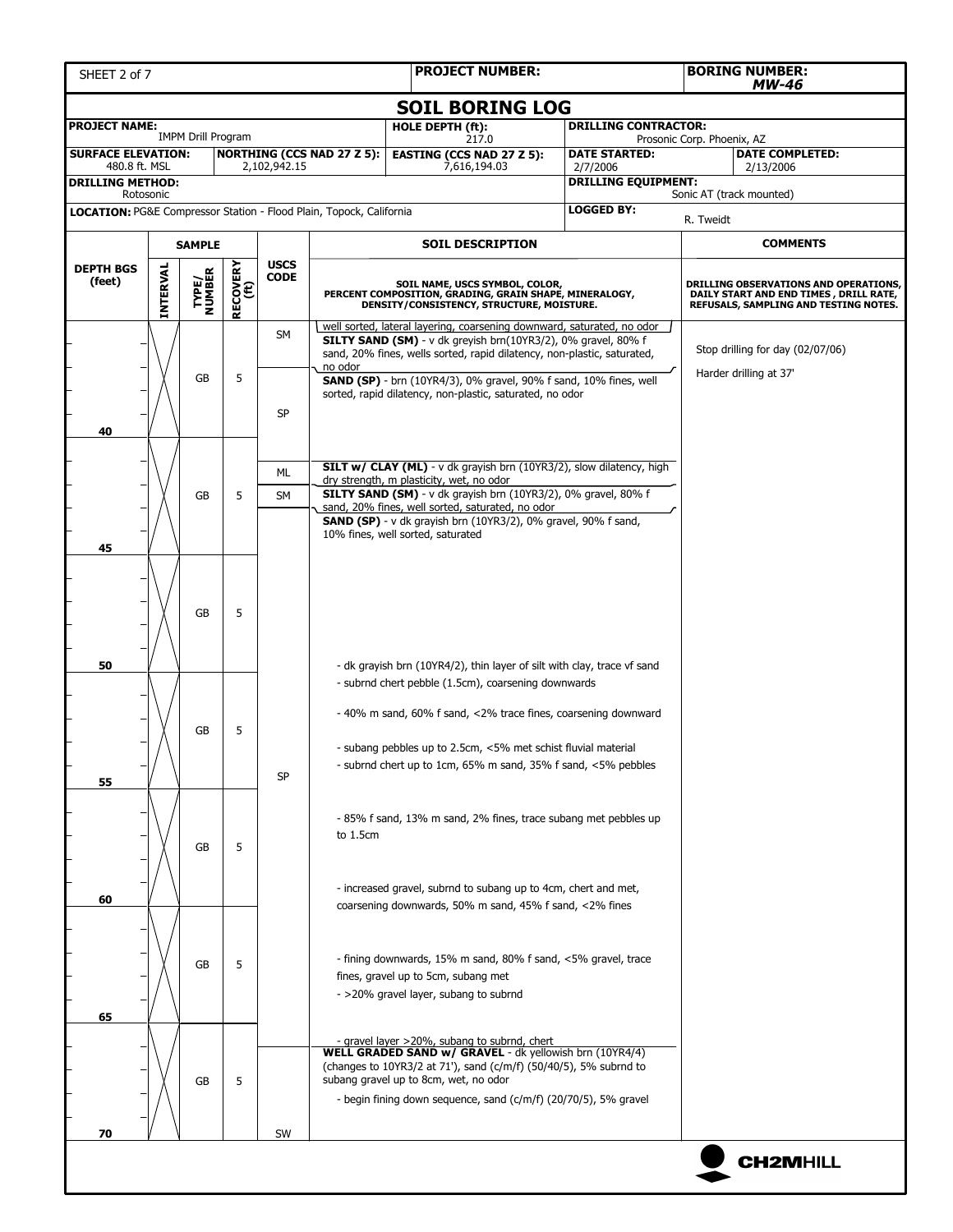| SHEET 3 of 7                                             | <b>PROJECT NUMBER:</b> |                           |                  |             |                                                                     |                                                                                                                                                                                                                                         |                                        |                                  | <b>BORING NUMBER:</b><br><b>MW-46</b>                                                                                    |  |  |
|----------------------------------------------------------|------------------------|---------------------------|------------------|-------------|---------------------------------------------------------------------|-----------------------------------------------------------------------------------------------------------------------------------------------------------------------------------------------------------------------------------------|----------------------------------------|----------------------------------|--------------------------------------------------------------------------------------------------------------------------|--|--|
|                                                          |                        |                           |                  |             |                                                                     | <b>SOIL BORING LOG</b>                                                                                                                                                                                                                  |                                        |                                  |                                                                                                                          |  |  |
| <b>PROJECT NAME:</b>                                     |                        | <b>IMPM Drill Program</b> |                  |             |                                                                     | HOLE DEPTH (ft):<br>217.0                                                                                                                                                                                                               | <b>DRILLING CONTRACTOR:</b>            | Prosonic Corp. Phoenix, AZ       |                                                                                                                          |  |  |
| <b>SURFACE ELEVATION:</b>                                |                        |                           |                  |             | <b>NORTHING (CCS NAD 27 Z 5):</b>                                   | <b>EASTING (CCS NAD 27 Z 5):</b><br>7,616,194.03                                                                                                                                                                                        | <b>DATE STARTED:</b>                   |                                  | <b>DATE COMPLETED:</b>                                                                                                   |  |  |
| 480.8 ft. MSL<br>2,102,942.15<br><b>DRILLING METHOD:</b> |                        |                           |                  |             |                                                                     |                                                                                                                                                                                                                                         | 2/7/2006<br><b>DRILLING EQUIPMENT:</b> |                                  | 2/13/2006                                                                                                                |  |  |
|                                                          | Rotosonic              |                           |                  |             | LOCATION: PG&E Compressor Station - Flood Plain, Topock, California |                                                                                                                                                                                                                                         | <b>LOGGED BY:</b>                      |                                  | Sonic AT (track mounted)                                                                                                 |  |  |
|                                                          |                        |                           |                  |             |                                                                     |                                                                                                                                                                                                                                         |                                        | R. Tweidt                        |                                                                                                                          |  |  |
| <b>DEPTH BGS</b>                                         |                        | <b>SAMPLE</b>             |                  | <b>USCS</b> |                                                                     | <b>SOIL DESCRIPTION</b>                                                                                                                                                                                                                 |                                        |                                  | <b>COMMENTS</b>                                                                                                          |  |  |
| (feet)                                                   | INTERVAL               | <b>TYPE/<br/>NUMBER</b>   | RECOVERY<br>(ft) | <b>CODE</b> |                                                                     | SOIL NAME, USCS SYMBOL, COLOR,<br>PERCENT COMPOSITION, GRADING, GRAIN SHAPE, MINERALOGY, DENSITY/CONSISTENCY, STRUCTURE, MOISTURE.                                                                                                      |                                        |                                  | DRILLING OBSERVATIONS AND OPERATIONS,<br>DAILY START AND END TIMES, DRILL RATE,<br>REFUSALS, SAMPLING AND TESTING NOTES. |  |  |
|                                                          |                        | <b>GB</b>                 | 5                |             |                                                                     | WELL GRADED SAND w/ GRAVEL - dk yellowish brn (10YR4/4)<br>(changes to 10YR3/2 at 71'), sand (c/m/f) (50/40/5), 5% subrnd to<br>subang gravel up to 8cm, wet, no odor                                                                   |                                        |                                  |                                                                                                                          |  |  |
| 75                                                       |                        |                           |                  | ML          | plasticity, wet, no odor                                            | CLAYEY SILT w/ GRAVEL (ML) - yellowish brn (10YR5/4), 10%<br>subang to subrnd gravel, slow dilatency, high dry strength, m                                                                                                              |                                        |                                  |                                                                                                                          |  |  |
| 80                                                       |                        | GB                        | 5                | GM          | odor                                                                | - gravelly sand with silt layer<br>CLAYEY SILT w/ GRAVEL (ML) - yellowish brn (10YR3/4), 10%<br>subang to subrnd gravel up to 6cm, sand (20/30/20), 20% fines,<br>poorly sorted, m dilatency, low dry strength, low plasticity, wet, no |                                        | Stop drilling for day (02/08/06) |                                                                                                                          |  |  |
|                                                          |                        | GB                        | 5                |             |                                                                     | SANDY SILT w/ GRAVEL (ML) - dk yellowish brn (10YR3/4), 5%<br>gravel, sand (c/m/f) (5/20/20), 50% fines, poorly sorted, low to med<br>dilatency, med dry strength, low plasticity, wet, no odor                                         |                                        |                                  |                                                                                                                          |  |  |
| 85                                                       |                        | GB                        | 5                | ML          |                                                                     |                                                                                                                                                                                                                                         |                                        |                                  |                                                                                                                          |  |  |
| 90                                                       |                        |                           |                  |             | plasticity, wet, no odor                                            | SILTY SAND w/ GRAVEL (SM) - dk yellowish brn (10YR3/4), 10%<br>subang to subrnd gravel up to 6cm, sand (20/30/20), 20% fines,<br>mostly met gravel, poorly sorted, med dilatency, low dry strength, low                                 |                                        |                                  |                                                                                                                          |  |  |
| 95                                                       |                        | <b>GB</b>                 | 5                | SM          |                                                                     |                                                                                                                                                                                                                                         |                                        |                                  |                                                                                                                          |  |  |
| 100                                                      |                        | <b>GB</b>                 | 5                | ML          |                                                                     | SANDY SILT w/ GRAVEL (ML) - brn (7.5YR4/4), 10% subang gravel<br>up to 3cm, sand (c/m/f) (5/10/10), 65% fines, poorly sorted, low to<br>med dilatency, high dry strength, low plasticity, wet, no odor                                  | <b>Drilling Rate Slows</b>             |                                  |                                                                                                                          |  |  |
| 105                                                      |                        | GB                        | 5                | SM          |                                                                     | SILTY SAND w/ GRAVEL (SM) - brn (7.5YR4/4), 10% subang f gravel<br>up to 5cm, sand (10/15/40), 25% fines, mostly met gravel, poorly<br>sorted, rapid dilatency, non-plastic, wet, no odor                                               |                                        |                                  |                                                                                                                          |  |  |
|                                                          |                        |                           |                  |             |                                                                     |                                                                                                                                                                                                                                         |                                        |                                  | <b>CH2MHILL</b>                                                                                                          |  |  |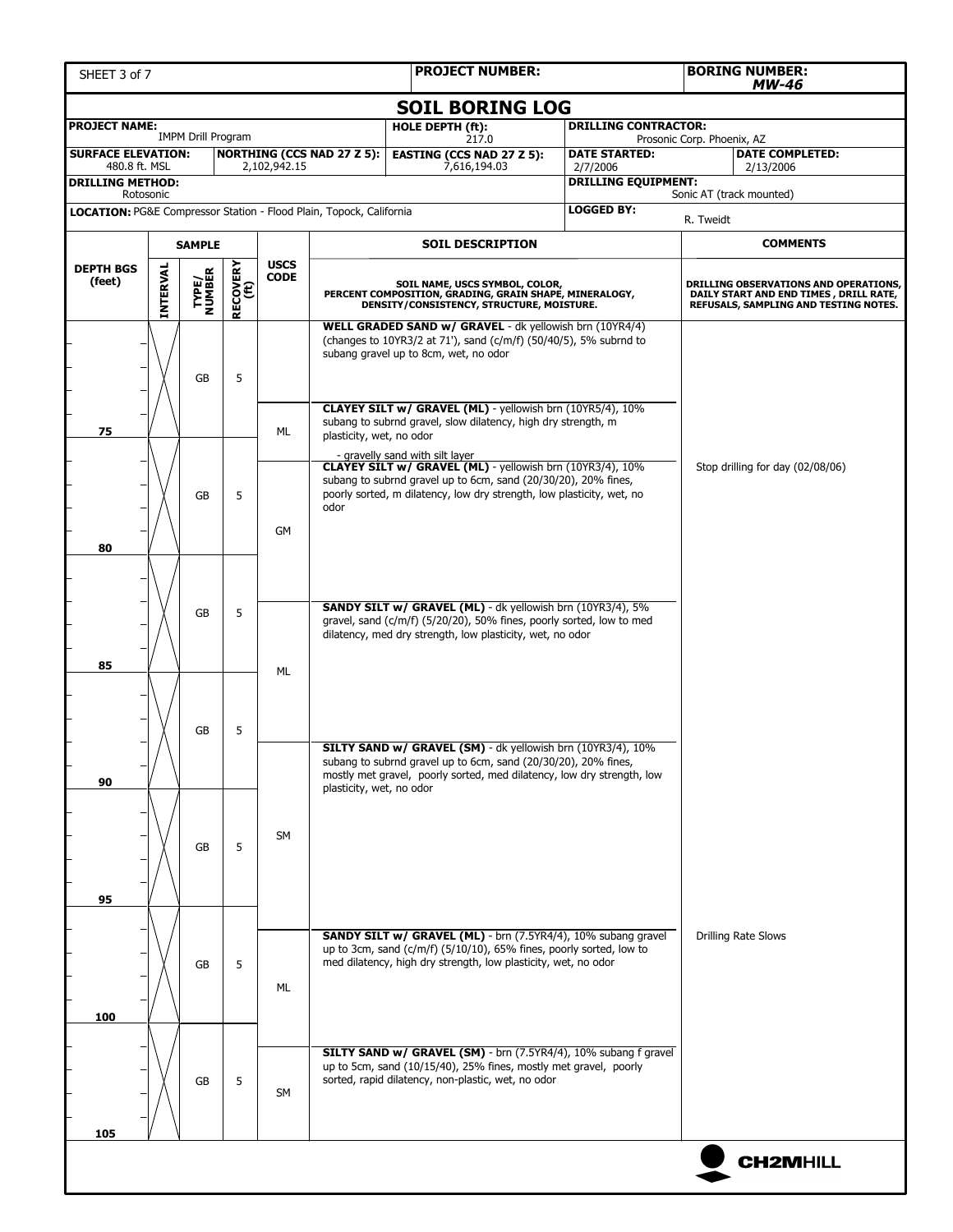| SHEET 4 of 7                         |                                                                                                                                                                                         |                           |                  |                                |                                                                                | <b>PROJECT NUMBER:</b>                                                                                                                                                                            |  |                             | <b>BORING NUMBER:</b><br>MW-46                                                                                           |
|--------------------------------------|-----------------------------------------------------------------------------------------------------------------------------------------------------------------------------------------|---------------------------|------------------|--------------------------------|--------------------------------------------------------------------------------|---------------------------------------------------------------------------------------------------------------------------------------------------------------------------------------------------|--|-----------------------------|--------------------------------------------------------------------------------------------------------------------------|
|                                      |                                                                                                                                                                                         |                           |                  |                                |                                                                                | <b>SOIL BORING LOG</b>                                                                                                                                                                            |  |                             |                                                                                                                          |
| <b>PROJECT NAME:</b>                 |                                                                                                                                                                                         | <b>IMPM Drill Program</b> |                  |                                |                                                                                | HOLE DEPTH (ft):<br>217.0                                                                                                                                                                         |  | <b>DRILLING CONTRACTOR:</b> | Prosonic Corp. Phoenix, AZ                                                                                               |
|                                      | <b>SURFACE ELEVATION:</b><br><b>NORTHING (CCS NAD 27 Z 5):</b><br><b>EASTING (CCS NAD 27 Z 5):</b><br><b>DATE STARTED:</b><br>2.102.942.15<br>7,616,194.03<br>480.8 ft. MSL<br>2/7/2006 |                           |                  |                                |                                                                                |                                                                                                                                                                                                   |  |                             | <b>DATE COMPLETED:</b><br>2/13/2006                                                                                      |
| <b>DRILLING METHOD:</b><br>Rotosonic |                                                                                                                                                                                         |                           |                  |                                |                                                                                |                                                                                                                                                                                                   |  | <b>DRILLING EQUIPMENT:</b>  | Sonic AT (track mounted)                                                                                                 |
|                                      |                                                                                                                                                                                         |                           |                  |                                | <b>LOCATION: PG&amp;E Compressor Station - Flood Plain, Topock, California</b> |                                                                                                                                                                                                   |  | <b>LOGGED BY:</b>           | R. Tweidt                                                                                                                |
|                                      |                                                                                                                                                                                         | <b>SAMPLE</b>             |                  |                                |                                                                                | <b>SOIL DESCRIPTION</b>                                                                                                                                                                           |  |                             | <b>COMMENTS</b>                                                                                                          |
| <b>DEPTH BGS</b>                     |                                                                                                                                                                                         |                           |                  | <b>USCS</b><br>$\mathsf{CODE}$ |                                                                                | SOIL NAME, USCS SYMBOL, COLOR,<br>PERCENT COMPOSITION, GRADING, GRAIN SHAPE, MINERALOGY,<br>DENSITY/CONSISTENCY, STRUCTURE, MOISTURE.                                                             |  |                             |                                                                                                                          |
| (feet)                               | INTERVAL                                                                                                                                                                                | <b>TYPE/<br/>NUMBER</b>   | RECOVERY<br>(ft) |                                |                                                                                |                                                                                                                                                                                                   |  |                             | DRILLING OBSERVATIONS AND OPERATIONS,<br>DAILY START AND END TIMES, DRILL RATE,<br>REFUSALS, SAMPLING AND TESTING NOTES. |
|                                      |                                                                                                                                                                                         |                           |                  |                                |                                                                                | SANDY SILT w/ GRAVEL (ML) - brn (7.5YR4/4), 10% subang f gravel<br>up to 4cm, sand (c/m/f) (5/5/20), 60% fines, poorly sorted, low to                                                             |  |                             |                                                                                                                          |
|                                      |                                                                                                                                                                                         |                           |                  |                                |                                                                                | med dilatency, med dry strength, low to med plasticity, moist, no odor                                                                                                                            |  |                             |                                                                                                                          |
|                                      |                                                                                                                                                                                         | GB                        | 5                | ML                             |                                                                                |                                                                                                                                                                                                   |  |                             |                                                                                                                          |
|                                      |                                                                                                                                                                                         |                           |                  |                                |                                                                                |                                                                                                                                                                                                   |  |                             |                                                                                                                          |
| 110                                  |                                                                                                                                                                                         |                           |                  |                                |                                                                                | SILTY SAND w/ GRAVEL (SM) - brn (7.5YR4/4), 10% subang met                                                                                                                                        |  |                             |                                                                                                                          |
|                                      |                                                                                                                                                                                         |                           |                  |                                |                                                                                | gravel up to 5cm, sand (10/60/5), 15% fines, mostly met gravel,<br>poorly sorted, med dilatency, non-plastic, wet, no odor                                                                        |  |                             |                                                                                                                          |
|                                      |                                                                                                                                                                                         | <b>GB</b>                 | 5                | <b>SM</b>                      |                                                                                |                                                                                                                                                                                                   |  |                             |                                                                                                                          |
|                                      |                                                                                                                                                                                         |                           |                  |                                |                                                                                |                                                                                                                                                                                                   |  |                             |                                                                                                                          |
| 115                                  |                                                                                                                                                                                         |                           |                  |                                |                                                                                |                                                                                                                                                                                                   |  |                             |                                                                                                                          |
|                                      |                                                                                                                                                                                         |                           |                  |                                |                                                                                | <b>SILT w/ GRAVEL (ML)</b> - brn (7.5YR4/4), <10% subang to ang gravel<br>up to 8cm, met sand (5/5/5), rapid dilatency, high dry strength, low                                                    |  |                             |                                                                                                                          |
|                                      |                                                                                                                                                                                         |                           |                  |                                | plasticity, moist, no odor                                                     |                                                                                                                                                                                                   |  |                             |                                                                                                                          |
|                                      |                                                                                                                                                                                         | GB                        | 5                |                                |                                                                                |                                                                                                                                                                                                   |  |                             |                                                                                                                          |
|                                      |                                                                                                                                                                                         |                           |                  |                                |                                                                                |                                                                                                                                                                                                   |  |                             |                                                                                                                          |
| 120                                  |                                                                                                                                                                                         |                           |                  |                                |                                                                                |                                                                                                                                                                                                   |  |                             |                                                                                                                          |
|                                      |                                                                                                                                                                                         |                           |                  |                                |                                                                                | - decomposed halos around met gravel evident                                                                                                                                                      |  |                             |                                                                                                                          |
|                                      |                                                                                                                                                                                         | GB                        | 5                | ML                             |                                                                                |                                                                                                                                                                                                   |  |                             |                                                                                                                          |
|                                      |                                                                                                                                                                                         |                           |                  |                                |                                                                                | - increased silt content (>80%), max gravel up to 3cm, trace clay                                                                                                                                 |  |                             |                                                                                                                          |
| 125                                  |                                                                                                                                                                                         |                           |                  |                                |                                                                                |                                                                                                                                                                                                   |  |                             |                                                                                                                          |
|                                      |                                                                                                                                                                                         |                           |                  |                                |                                                                                |                                                                                                                                                                                                   |  |                             |                                                                                                                          |
|                                      |                                                                                                                                                                                         | GB                        | 5                |                                |                                                                                |                                                                                                                                                                                                   |  |                             |                                                                                                                          |
|                                      |                                                                                                                                                                                         |                           |                  |                                |                                                                                |                                                                                                                                                                                                   |  |                             | Drilling Rate Slows                                                                                                      |
| 130                                  |                                                                                                                                                                                         |                           |                  |                                |                                                                                |                                                                                                                                                                                                   |  |                             |                                                                                                                          |
|                                      |                                                                                                                                                                                         |                           |                  | GM                             |                                                                                | <b>SILTY GRAVEL (GM)</b> - yellowish brn (10YR5/4), 50% ang to subang<br>gravel up to 7cm, 10% c sand, 40% fines, poorly sorted, dry<br>- increased c gravel (>30%), ang to subang up to 7cm, met |  |                             |                                                                                                                          |
|                                      |                                                                                                                                                                                         | GB                        | 5                |                                |                                                                                | SILTY SAND w/ GRAVEL (SM) - brn (10YR4/3), 10% ang to subang                                                                                                                                      |  |                             |                                                                                                                          |
|                                      |                                                                                                                                                                                         |                           |                  |                                |                                                                                | met gravel up to 5cm, sand(10/60/5), 15% fines, poorly sorted, rapid<br>dilatency, non-plastic, wet, no odor                                                                                      |  |                             |                                                                                                                          |
| 135                                  |                                                                                                                                                                                         |                           |                  |                                |                                                                                |                                                                                                                                                                                                   |  |                             |                                                                                                                          |
|                                      |                                                                                                                                                                                         |                           |                  |                                |                                                                                |                                                                                                                                                                                                   |  |                             |                                                                                                                          |
|                                      |                                                                                                                                                                                         |                           |                  | <b>SM</b>                      |                                                                                |                                                                                                                                                                                                   |  |                             |                                                                                                                          |
|                                      |                                                                                                                                                                                         | GB                        | 5                |                                |                                                                                | - increased fines (25%)<br>- decreased fines (25%)                                                                                                                                                |  |                             |                                                                                                                          |
|                                      |                                                                                                                                                                                         |                           |                  |                                |                                                                                | - increased fines (30%), sand (15/15/30), 10% ang to subang met                                                                                                                                   |  |                             |                                                                                                                          |
| 140                                  |                                                                                                                                                                                         |                           |                  |                                |                                                                                |                                                                                                                                                                                                   |  |                             |                                                                                                                          |
|                                      |                                                                                                                                                                                         |                           |                  |                                |                                                                                |                                                                                                                                                                                                   |  |                             | <b>CH2MHILL</b>                                                                                                          |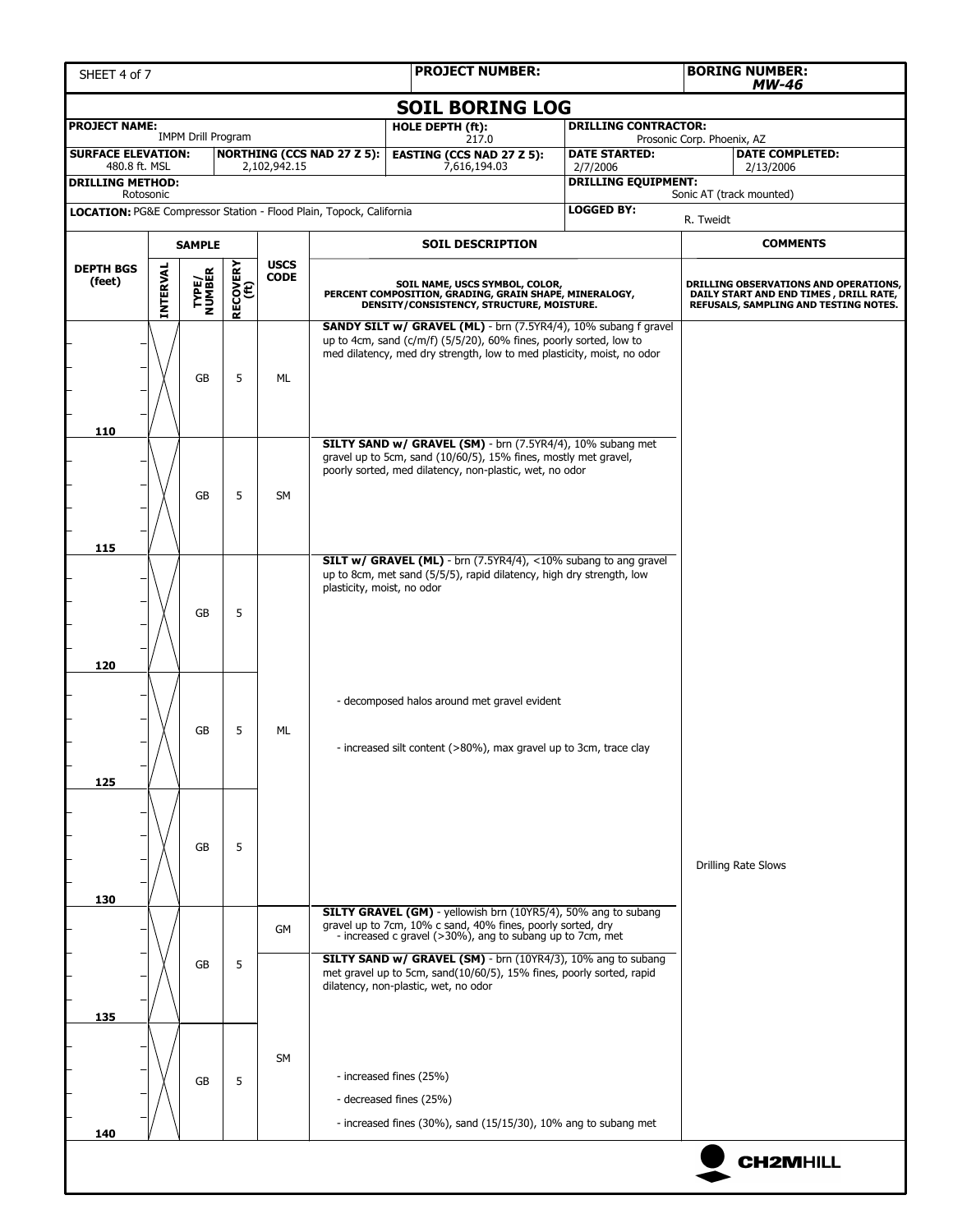| SHEET 5 of 7                                                                                                     | <b>PROJECT NUMBER:</b> |                           |                  |              |                                   |                                                                                                                                                                                                                                                                         |  |                                  | <b>BORING NUMBER:</b><br><b>MW-46</b> |                                                                                                                           |  |
|------------------------------------------------------------------------------------------------------------------|------------------------|---------------------------|------------------|--------------|-----------------------------------|-------------------------------------------------------------------------------------------------------------------------------------------------------------------------------------------------------------------------------------------------------------------------|--|----------------------------------|---------------------------------------|---------------------------------------------------------------------------------------------------------------------------|--|
| <b>SOIL BORING LOG</b>                                                                                           |                        |                           |                  |              |                                   |                                                                                                                                                                                                                                                                         |  |                                  |                                       |                                                                                                                           |  |
| <b>PROJECT NAME:</b>                                                                                             |                        | <b>IMPM Drill Program</b> |                  |              |                                   | HOLE DEPTH (ft):<br>217.0                                                                                                                                                                                                                                               |  | <b>DRILLING CONTRACTOR:</b>      | Prosonic Corp. Phoenix, AZ            |                                                                                                                           |  |
| <b>SURFACE ELEVATION:</b><br>480.8 ft. MSL                                                                       |                        |                           |                  | 2,102,942.15 | <b>NORTHING (CCS NAD 27 Z 5):</b> | <b>EASTING (CCS NAD 27 Z 5):</b><br>7,616,194.03                                                                                                                                                                                                                        |  | <b>DATE STARTED:</b><br>2/7/2006 |                                       | <b>DATE COMPLETED:</b><br>2/13/2006                                                                                       |  |
| <b>DRILLING METHOD:</b>                                                                                          |                        |                           |                  |              |                                   |                                                                                                                                                                                                                                                                         |  | <b>DRILLING EQUIPMENT:</b>       |                                       | Sonic AT (track mounted)                                                                                                  |  |
| Rotosonic<br><b>LOGGED BY:</b><br><b>LOCATION: PG&amp;E Compressor Station - Flood Plain, Topock, California</b> |                        |                           |                  |              |                                   |                                                                                                                                                                                                                                                                         |  |                                  | R. Tweidt                             |                                                                                                                           |  |
|                                                                                                                  | <b>SAMPLE</b>          |                           |                  |              |                                   | <b>SOIL DESCRIPTION</b>                                                                                                                                                                                                                                                 |  |                                  |                                       | <b>COMMENTS</b>                                                                                                           |  |
| <b>DEPTH BGS</b>                                                                                                 |                        |                           |                  | <b>USCS</b>  |                                   |                                                                                                                                                                                                                                                                         |  |                                  |                                       |                                                                                                                           |  |
| (feet)                                                                                                           | <b>INTERVAL</b>        | <b>TYPE/<br/>NUMBER</b>   | RECOVERY<br>(ft) | <b>CODE</b>  |                                   | SOIL NAME, USCS SYMBOL, COLOR,<br>PERCENT COMPOSITION, GRADING, GRAIN SHAPE, MINERALOGY,<br>DENSITY/CONSISTENCY, STRUCTURE, MOISTURE.                                                                                                                                   |  |                                  |                                       | DRILLING OBSERVATIONS AND OPERATIONS,<br>DAILY START AND END TIMES , DRILL RATE,<br>REFUSALS, SAMPLING AND TESTING NOTES. |  |
|                                                                                                                  |                        |                           |                  |              |                                   | gravel up to 3cm, decomp halos around some met gravel                                                                                                                                                                                                                   |  |                                  |                                       |                                                                                                                           |  |
| 145                                                                                                              |                        | GB                        | 5                |              | odor                              | SANDY SILT w/ GRAVEL (ML) - dk brn (10YR3/3), 10% ang to<br>subang met gravel up to 7cm, sand (c/m/f) (5/5/20), 60% fines, poorly<br>sorted, slow dilatency, med dry strength, low to med plasticity, wet, no                                                           |  |                                  |                                       | Blue clay starts at 142'                                                                                                  |  |
| 150                                                                                                              |                        | GB                        | 5                | ML           |                                   |                                                                                                                                                                                                                                                                         |  |                                  |                                       |                                                                                                                           |  |
| 155                                                                                                              |                        | <b>GB</b>                 | 5                |              |                                   |                                                                                                                                                                                                                                                                         |  |                                  |                                       | Stop drilling for day (02/09/06)                                                                                          |  |
|                                                                                                                  |                        |                           |                  | <b>SM</b>    |                                   | SILTY SAND w/ GRAVEL (SM) - v dk brn (10YR2/2), 10% ang to<br>subang met gravel up to 3cm, stiff sand (5/50/20), 15% fines, poorly                                                                                                                                      |  |                                  |                                       |                                                                                                                           |  |
| 160                                                                                                              |                        | GB                        | 5                |              | reworked conglomerate?            | sorted. rapid dilatency, non-plastic, slightly moist, no odor<br>SILT w/ GRAVEL (ML) - brn (7.5YR4/4), 15% ang to subang met<br>gravel up to 8cm, 5% c sand, 80% fines, rapid dilatency, high dry<br>strength, low plasticity, slightly moist, no odor. Possible top of |  |                                  | Conglomerate                          | Possible top of reworked Miocene                                                                                          |  |
| 165                                                                                                              |                        | <b>GB</b>                 | 5                |              |                                   |                                                                                                                                                                                                                                                                         |  |                                  |                                       |                                                                                                                           |  |
|                                                                                                                  |                        |                           |                  |              |                                   |                                                                                                                                                                                                                                                                         |  |                                  |                                       |                                                                                                                           |  |
| 170                                                                                                              |                        | GB                        | 5                |              |                                   |                                                                                                                                                                                                                                                                         |  |                                  |                                       |                                                                                                                           |  |
|                                                                                                                  |                        |                           |                  |              |                                   |                                                                                                                                                                                                                                                                         |  |                                  |                                       |                                                                                                                           |  |
| 175                                                                                                              |                        |                           |                  |              |                                   |                                                                                                                                                                                                                                                                         |  |                                  |                                       |                                                                                                                           |  |
|                                                                                                                  |                        |                           |                  |              |                                   |                                                                                                                                                                                                                                                                         |  |                                  |                                       | <b>CH2MHILL</b>                                                                                                           |  |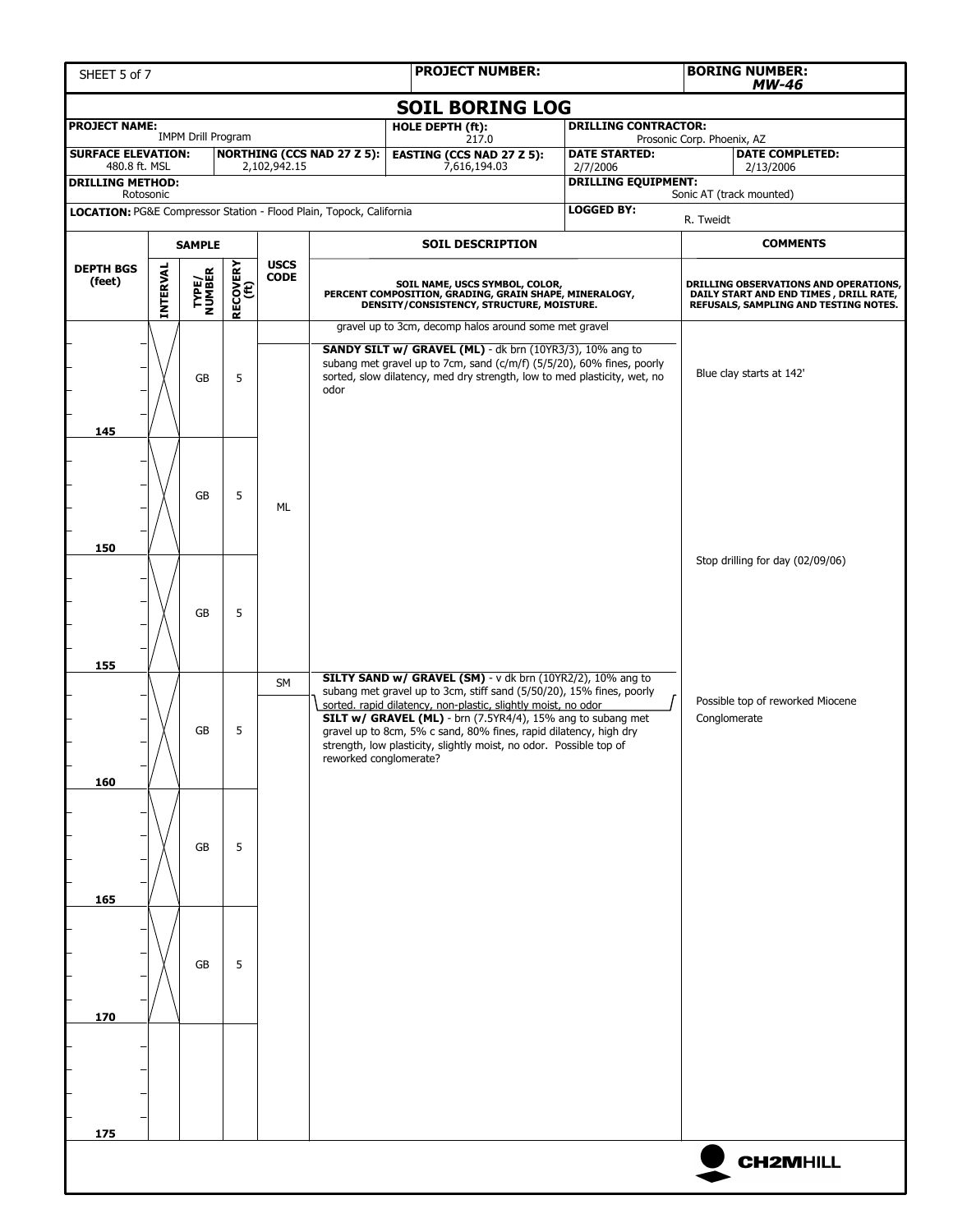| SHEET 6 of 7                                                        | <b>PROJECT NUMBER:</b> |                           |          |                 |                                   | <b>BORING NUMBER:</b><br><b>MW-46</b>                                                                                                                                                                                                                                                                       |                                  |                            |                                                                                                                           |
|---------------------------------------------------------------------|------------------------|---------------------------|----------|-----------------|-----------------------------------|-------------------------------------------------------------------------------------------------------------------------------------------------------------------------------------------------------------------------------------------------------------------------------------------------------------|----------------------------------|----------------------------|---------------------------------------------------------------------------------------------------------------------------|
|                                                                     |                        |                           |          |                 |                                   | <b>SOIL BORING LOG</b>                                                                                                                                                                                                                                                                                      |                                  |                            |                                                                                                                           |
| <b>PROJECT NAME:</b>                                                |                        | <b>IMPM Drill Program</b> |          |                 |                                   | HOLE DEPTH (ft):<br>217.0                                                                                                                                                                                                                                                                                   | <b>DRILLING CONTRACTOR:</b>      | Prosonic Corp. Phoenix, AZ |                                                                                                                           |
| <b>SURFACE ELEVATION:</b><br>480.8 ft. MSL                          |                        |                           |          | 2,102,942.15    | <b>NORTHING (CCS NAD 27 Z 5):</b> | <b>EASTING (CCS NAD 27 Z 5):</b><br>7,616,194.03                                                                                                                                                                                                                                                            | <b>DATE STARTED:</b><br>2/7/2006 |                            | <b>DATE COMPLETED:</b><br>2/13/2006                                                                                       |
| <b>DRILLING METHOD:</b><br>Rotosonic                                |                        |                           |          |                 |                                   |                                                                                                                                                                                                                                                                                                             | <b>DRILLING EQUIPMENT:</b>       |                            | Sonic AT (track mounted)                                                                                                  |
| LOCATION: PG&E Compressor Station - Flood Plain, Topock, California |                        |                           |          |                 |                                   |                                                                                                                                                                                                                                                                                                             | <b>LOGGED BY:</b>                | R. Tweidt                  |                                                                                                                           |
|                                                                     |                        | <b>SAMPLE</b>             |          |                 |                                   | <b>SOIL DESCRIPTION</b>                                                                                                                                                                                                                                                                                     |                                  |                            | <b>COMMENTS</b>                                                                                                           |
| <b>DEPTH BGS</b>                                                    |                        |                           |          | <b>USCS</b>     |                                   |                                                                                                                                                                                                                                                                                                             |                                  |                            |                                                                                                                           |
| (feet)                                                              | INTERVAL               | <b>TYPE/<br/>NUMBER</b>   | RECOVERY | $\mathsf{CODE}$ |                                   | SOIL NAME, USCS SYMBOL, COLOR,<br>PERCENT COMPOSITION, GRADING, GRAIN SHAPE, MINERALOGY,<br>DENSITY/CONSISTENCY, STRUCTURE, MOISTURE.                                                                                                                                                                       |                                  |                            | DRILLING OBSERVATIONS AND OPERATIONS,<br>DAILY START AND END TIMES , DRILL RATE,<br>REFUSALS, SAMPLING AND TESTING NOTES. |
| 180                                                                 |                        |                           |          |                 | reworked conglomerate?            | <b>SILT w/ GRAVEL (ML)</b> - brn (7.5YR4/4), 15% ang to subang met<br>gravel up to 8cm, 5% c sand, 80% fines, rapid dilatency, high dry<br>strength, low plasticity, slightly moist, no odor. Possible top of<br>- decreased gravel (max dia 2cm), highly decomposed met gravel,<br>dk reddish brn (5YR3/3) |                                  |                            |                                                                                                                           |
| 185                                                                 |                        |                           |          | ML              |                                   | - soil becomes moist to wet, increased sand (5/10/15), 15% gravel                                                                                                                                                                                                                                           |                                  |                            |                                                                                                                           |
| 190                                                                 |                        |                           |          |                 |                                   | - increased gravel size (up to 6cm)                                                                                                                                                                                                                                                                         |                                  |                            |                                                                                                                           |
| 195                                                                 |                        |                           |          |                 |                                   |                                                                                                                                                                                                                                                                                                             |                                  |                            |                                                                                                                           |
|                                                                     |                        |                           |          |                 | (7.5YR4/4)                        | - increased fines, decreased sand & gravel, trace clay, strong brn                                                                                                                                                                                                                                          |                                  |                            |                                                                                                                           |
| 200                                                                 |                        |                           |          |                 | highly weathered                  | - increased sand & gravel gravel size increases up to 5cm, mod to                                                                                                                                                                                                                                           |                                  |                            |                                                                                                                           |
| 205                                                                 |                        |                           |          |                 |                                   | - soil becoming harder and more stiff, 75% fines (increase), sand<br>(<5/5/10), 10% gravel, pebble size up to 4cm                                                                                                                                                                                           |                                  |                            |                                                                                                                           |
| 210                                                                 |                        |                           |          |                 |                                   |                                                                                                                                                                                                                                                                                                             |                                  |                            | <b>CH2MHILL</b>                                                                                                           |